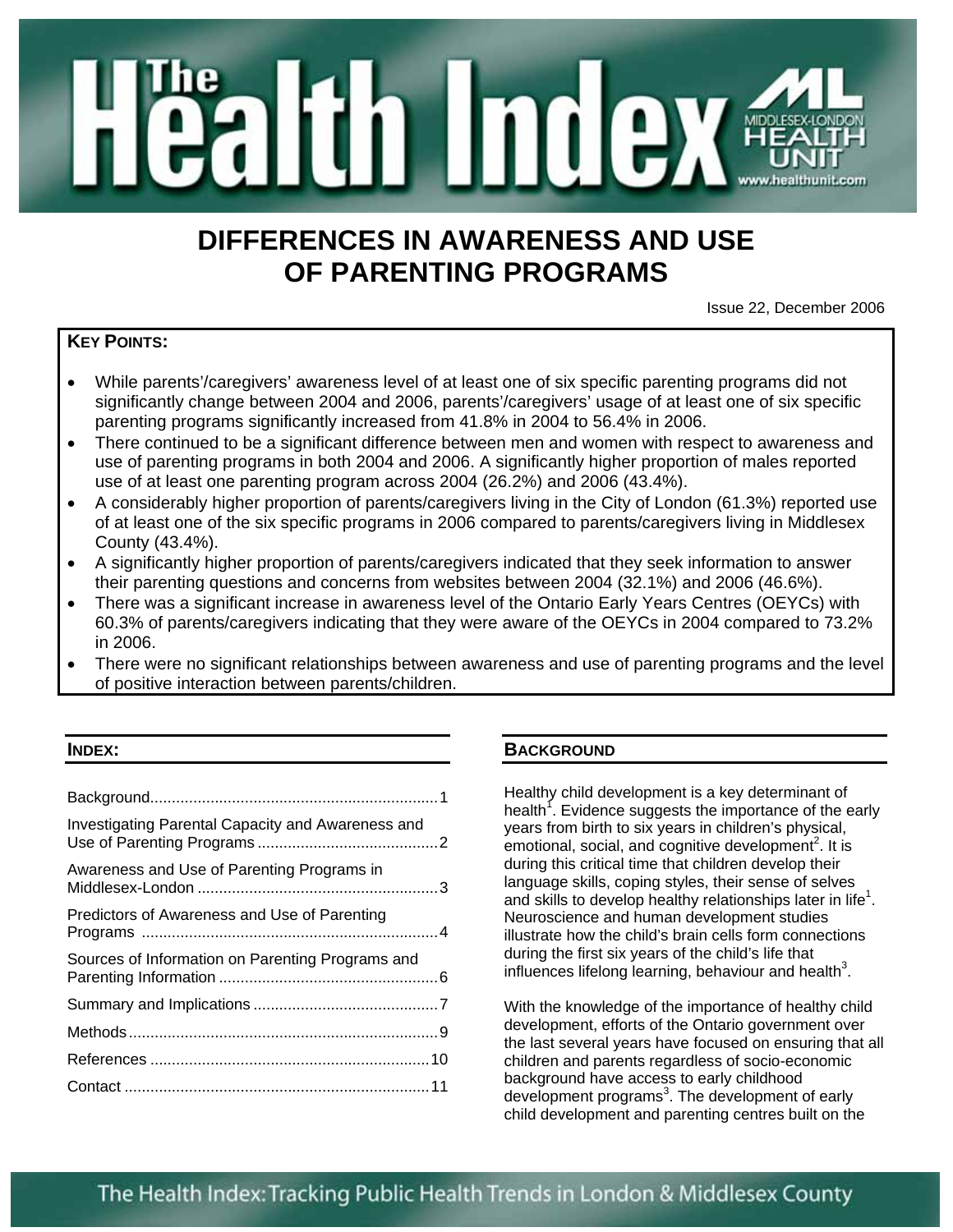existing infrastructure and capacity of programs in order to enhance the provision and accessibility of parent-oriented and child-oriented programs. Ontario Public Health Units offer a variety of parenting programs designed for parents with children birth to six years of age. These programs are intended to improve parent-child interactions, to increase parental knowledge of child development, to educate parents on ways that they can change their behaviours in order to influence their children's behaviours, to reduce parental stress, and to offer social support $^4$ .

There is evidence to suggest that parenting groups led by professionals result in improved child behaviour outcomes, parental attitudes/behaviours and parentchild interactions<sup>4</sup>. There is also evidence to suggest that parent group programs are successful at improving maternal psychosocial health, such as depression, self esteem, and anxiety<sup>5</sup>. Studies have discussed key aspects to incorporate into parent programs in order to provide the best possible start for children, including increasing parental knowledge of child development, improving skills and confidence levels in parenting, and promoting responsive and nurturing parent/child interactions<sup>6</sup>.

# **INVESTIGATING PARENTAL CAPACITY AND AWARENESS AND USE OF PARENTING PROGRAMS**

For many years, Ontario Public Health Units have been involved in promoting healthy child development through the provision of parenting programs and services. The Ontario Ministry of Health and Long Term Care (MOHLTC) Mandatory Health Programs and Services Guidelines (MHPSG)<sup>7</sup> directs health units to offer child health programs that contain the following topics:

- Developmental milestones including, but not limited to: speech and language, hearing, vision, growth, motor skills, social interaction, and behaviour;
- Factors contributing to the achievement of milestones including, but not limited to: immunization, injury prevention and safety, nutrition, preventive dental health practices, physical activity, communication, stimulation and play, parenting ability, family functioning, social supports, and coping skills.

To promote healthy child development, the MOHLTC announced funding for the Early Child Development (ECD) projects in December 2001. In 2004, the Ontario Ministry of Children and Youth Services (MCYS) assumed responsibility for the ECD projects. This

funding provided support to expand existing early child development initiatives for children birth to six year of age and their parents/caregivers beyond the MHPSG, including the "Promote Healthy Pregnancy and Child Development" initiative.

Through the ECD funding, a local initiative, called "Promoting Parenting Capacity Initiative" was developed. A community coalition was formed between numerous community agencies with a role in providing support for healthy child development. This coalition called the "Promoting Parenting Capacity Action Group (PPCAG)" was established in January 2004 as a working group under the Early Years Council of London/Middlesex with three main goals:

- To enhance parenting capacity by developing integrated service strategies among community agencies;
- To promote recognition of cultural diversity, different learning styles and special needs in the development and delivery of parenting programs, resources and services; and
- To identify and implement strategies that address barriers to participation in parenting programs.

Since May 2004, the PPCAG implemented several strategies to promote use of parenting programs and services, and to increase positive parenting interaction between parents/caregivers and their children. To increase awareness levels of resources available to parents/caregivers and to increase access to parenting resources, the PPCAG initiated a number of strategies to disseminate information and resources. Resources, such as the Parent Handbook and Parent Tip Sheets were translated into various languages and were distributed to community agencies to share with their clients/families. Print materials, such as a Community Resources brochure, were also distributed through displays at special events, through community partners and posted on websites. An inventory of parenting programs offered within Middlesex-London was also developed in 2006 as a resource guide for service providers.

In order to assess levels of awareness and use of parenting programs within London and Middlesex, Middlesex-London Health Unit (MLHU) developed a module entitled "Awareness and Use of Parenting Programs." The module was included on the Parent Survey-2004 and on the Rapid Risk Factor Surveillance System (RRFSS) survey between December 2004 and June 2005. Results of this module are reported in The Health Index entitled, "Awareness and Use of Parenting Programs"<sup>8</sup>. The module was repeated on the Parent Survey-2006 in order to assess changes in the levels of awareness and use of parenting programs over time.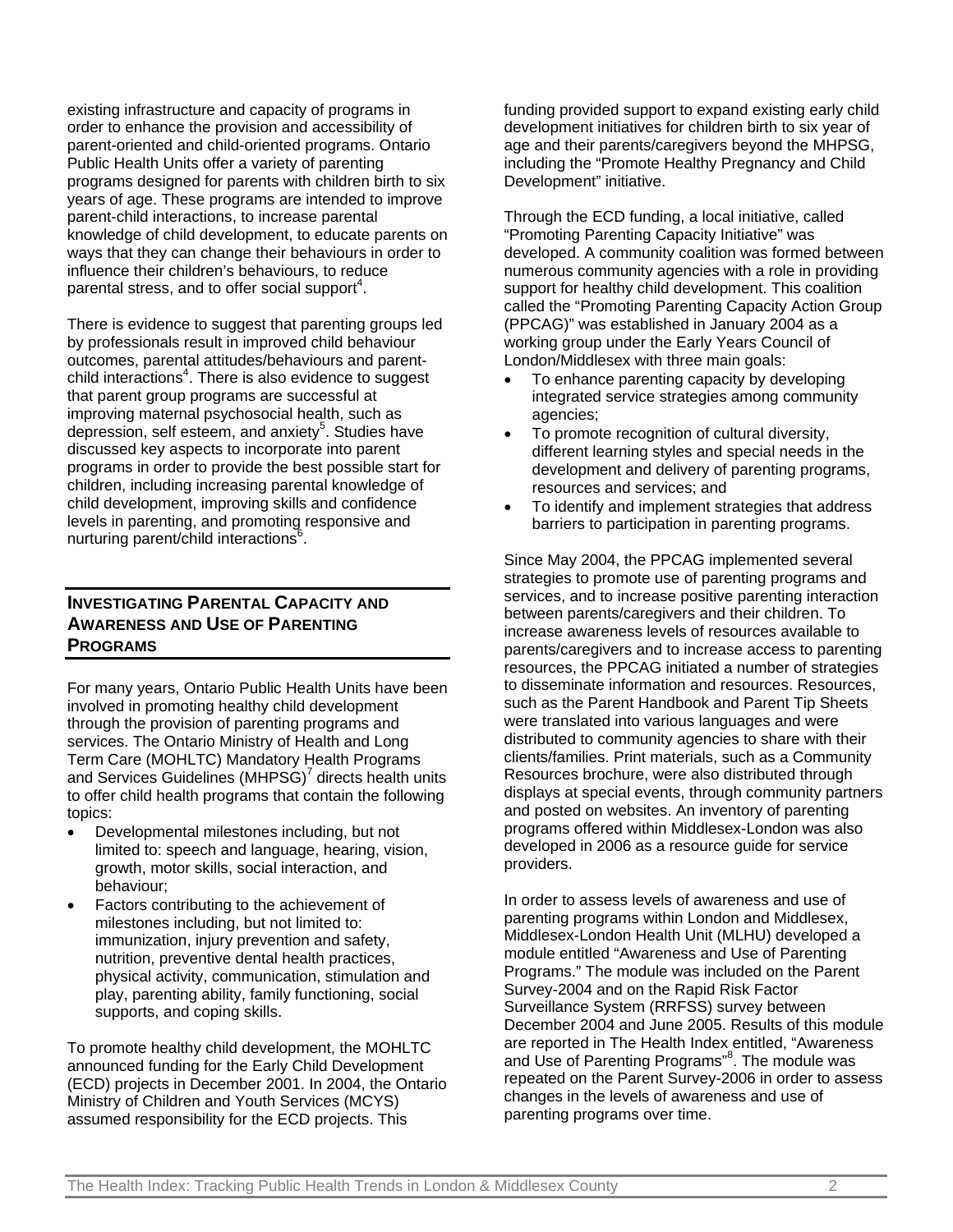The results described in this Health Index focus on questions regarding the awareness and use of parenting programs and resources within the City of London and Middlesex County. Parents/caregivers (herein referred to as "parents") of children birth to six years of age were asked to indicate their awareness and use of six specific parenting programs including: "Nobody's Perfect", "Just Beginning", "Active Parenting Now", "Becoming a Family", "How to Talk so Kids Will Listen", and "Ontario Early Years Centre (OEYC)". A brief description of each of these programs is included in the methods section. The report also investigated the association between awareness levels and usage of parenting programs, and a number of selected socio-demographic factors including: parent's gender, parent's age, parent's education level, household income, child's age, and place of residence. The results discuss potential relationships between parents' awareness and use of parenting programs, and the level of parents' positive interactions with their children birth to six years of age.

The source of the data was the Parent Survey-2006 collected from April 2006 to July 2006. Data from Parent Survey-2004 were also used to determine changes over time. Additional information regarding the Parent Survey is provided in the methods section.

# **AWARENESS AND USE OF PARENTING PROGRAMS IN MIDDLESEX-LONDON**

Parents of children birth to six years of age were asked if they had heard of six specific parenting programs. They were given the option to identify any other programs that they were aware of. In 2006, in the City of London and Middlesex County, 85.6% (±3.7%) of parents were aware of at least one of the specified parenting programs, while overall 56.4% (±5.1%) of parents had used at least one of the programs. In 2004, a similar proportion of parents  $(81.9\% \pm 5.3\%)$ were aware of at least one of the programs and significantly less parents (41.8% ±6.6%) had used at least one of the programs.

Figure 1 demonstrates parents' awareness of the specified parenting programs and resources. It is evident that in 2006, as well as in 2004, the OEYC was the most commonly known resource (cited by 73.2%  $\pm 4.5\%$  in 2006 and by 60.3%  $\pm 6.6\%$  in 2004), while programs such as "Nobody's Perfect" (11.5% ±3.3% in 2006 and  $7.7\% \pm 3.6\%$  in 2004) and "Becoming a Family" (14.8%  $\pm 3.6$ % in 2006 and 8.1%  $\pm 3.7$ % in 2004) were mentioned less frequently. There were no statistically significant differences in the level of awareness of parenting programs between 2004 and

2006, with the exception of OEYC programs where the level of awareness increased substantially.





Sources: Parent Survey-2004 and Parent Survey-2006

Examples of "other" programs and resources that parents were aware of in 2006 included the following: "Well Baby Clinics", Childreach, Breastfeeding Clinics, Merrymount Children's Centre, Library programs, YMCA, Thames Valley Children's Centre, "Spectrum", and "tykeTALK".

Those parents who stated that they were aware of the specific parenting programs discussed in Figure 1 were asked if they had used these programs. Figure 2 illustrates the proportion of parents who were aware of and had used the specific parenting programs asked about in the module, both in 2006 and 2004. Although the use of certain parenting programs appears to have increased from 2004 to 2006, these differences are not statistically significant. Data on use of "Nobody's Perfect", "Active Parenting Now", and "Becoming a Family" can not be released due to low frequencies of reported data.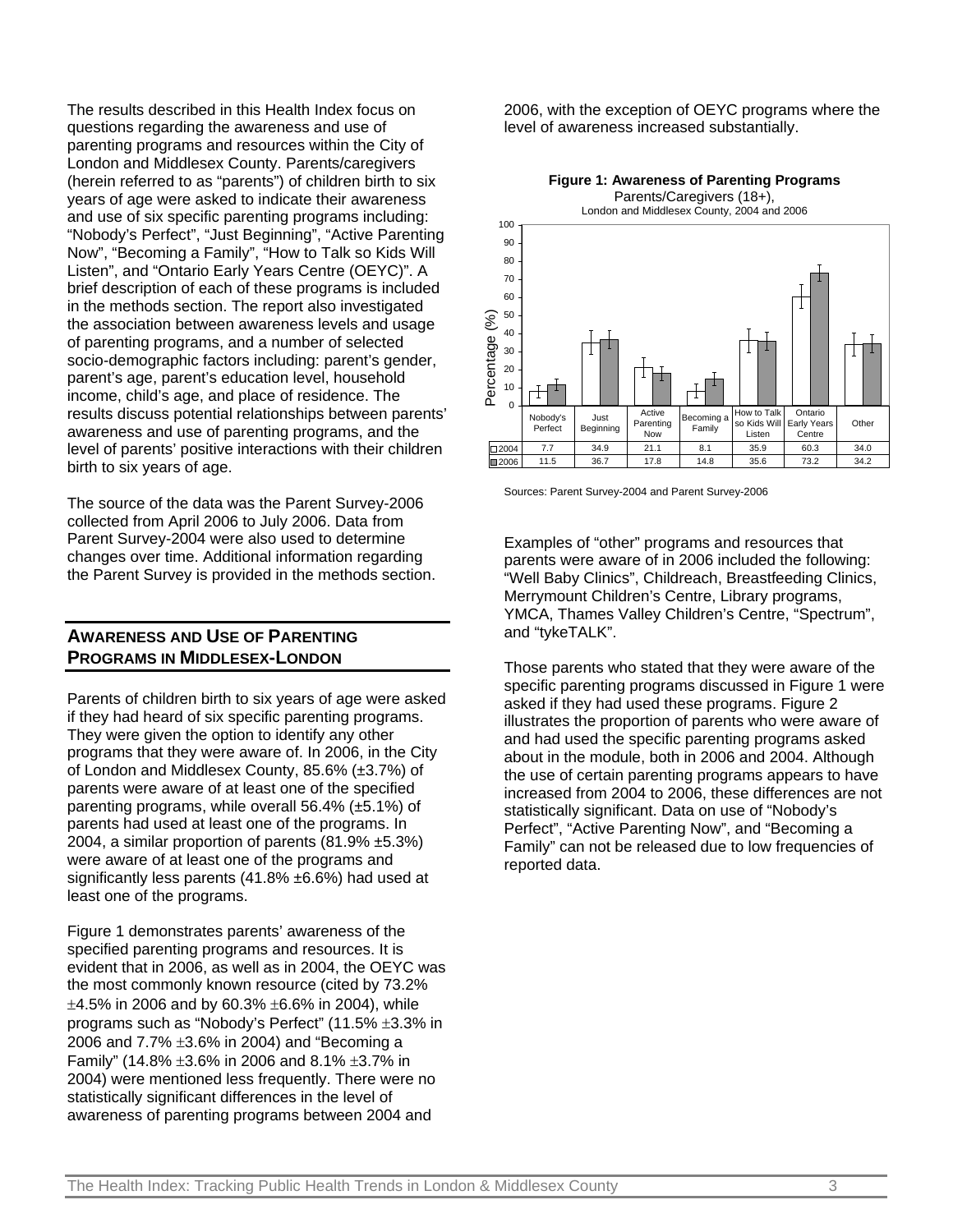**Figure 2: Use of Parenting Programs** Parents/Caregivers (18+), London and Middlesex County, 2004 and 2006 100.0 90.0 80.0 70.0 Percentage (%) Percentage (%) 60.0 50.0 40.0 30.0 20.0 10.0 0.0 Ontario Early Year Just Beginning How to Talk so Kid Centre Programs **Other** Will Lister and Resources 2004 12.3 18.7 46.8 42.3 2006 23.1 20.0 61.1 59.2

Sources: Parent Survey-2004 and Parent Survey-2006

## **PREDICTORS OF AWARENESS AND USE OF PARENTING PROGRAMS**

Awareness and use of parenting programs among parents of young children (birth to six years of age) in London and Middlesex County varied by parents' gender, age, education, place of residence, and age of children, while there were no statistically significant differences by the level of positive interaction between parents and children:

• **Gender:** Figure 3 demonstrates that there continued to be a substantial difference between men and women with respect to awareness of parenting programs. In 2006, 92.8%  $(\pm 3.6%)$  of females were aware of at least one of the specified parenting programs, compared to 76.2% (±6.9%) males. In 2004, 91.0% (±5.6%) of females and 72.7% (±8.8%) of males were aware of at least one program. With respect to use of the parenting programs, again, females were considerably more likely to report using at least one of the programs in 2006 (66.2% ±6.4%) compared to males (43.4%  $\pm$ 7.7%). These results are consistent with the 2004 findings according to which females  $(57.5\% \pm 9.4\%)$ reported use of at least one of the programs more frequently than males  $(26.2\% \pm 8.3\%)$ . However, it is important to point out that the proportion of males using these programs increased substantially between 2004 (26.2% ±8.3%) and 2006 (43.4% ±7.7%).

#### **Figure 3: Awareness and Use of Parenting Programs by Parents' Gender** Parents/Caregivers (18+)

London and Middlesex County, 2004 and 2006



Sources: Parent Survey-2004 and Parent Survey-2006

• **Education:** In 2004, there was a considerable difference in awareness of at least one of the parenting programs between parents with high school education or less (66.0% ±12.8%), and those with at least some post secondary education  $(87.7\% \pm 5.3\%)$ . By 2006, the difference was small and not statistically significant as  $84.1\%$  ( $\pm 7.3\%$ ) of parents with a high school education or less and 86.1% (±4.3%) of parents with post secondary education or more were aware of at least one of the programs. The significant difference observed in 2004 in terms of the usage of parenting program by level of educational attainment was found to be non-significant in 2006 as illustrated in Figure 4. In 2006, 46.0%  $(\pm 9.8)$  of parents with a high school education or less compared to 60.1% (±5.9%) of parents with at least some post secondary education used at least one of the specified parenting programs. In 2004, parents with a high school education or less (20.0% ±10.6%) used parenting programs significantly less when compared to parents with at least some post secondary education (49.4% ±7.8%). However, the proportion of parents with a high school education or less who used at least one parenting program increased significantly between 2004 (20.0%  $\pm$ 10.6%) and 2006 (46.0%  $\pm$ 9.8).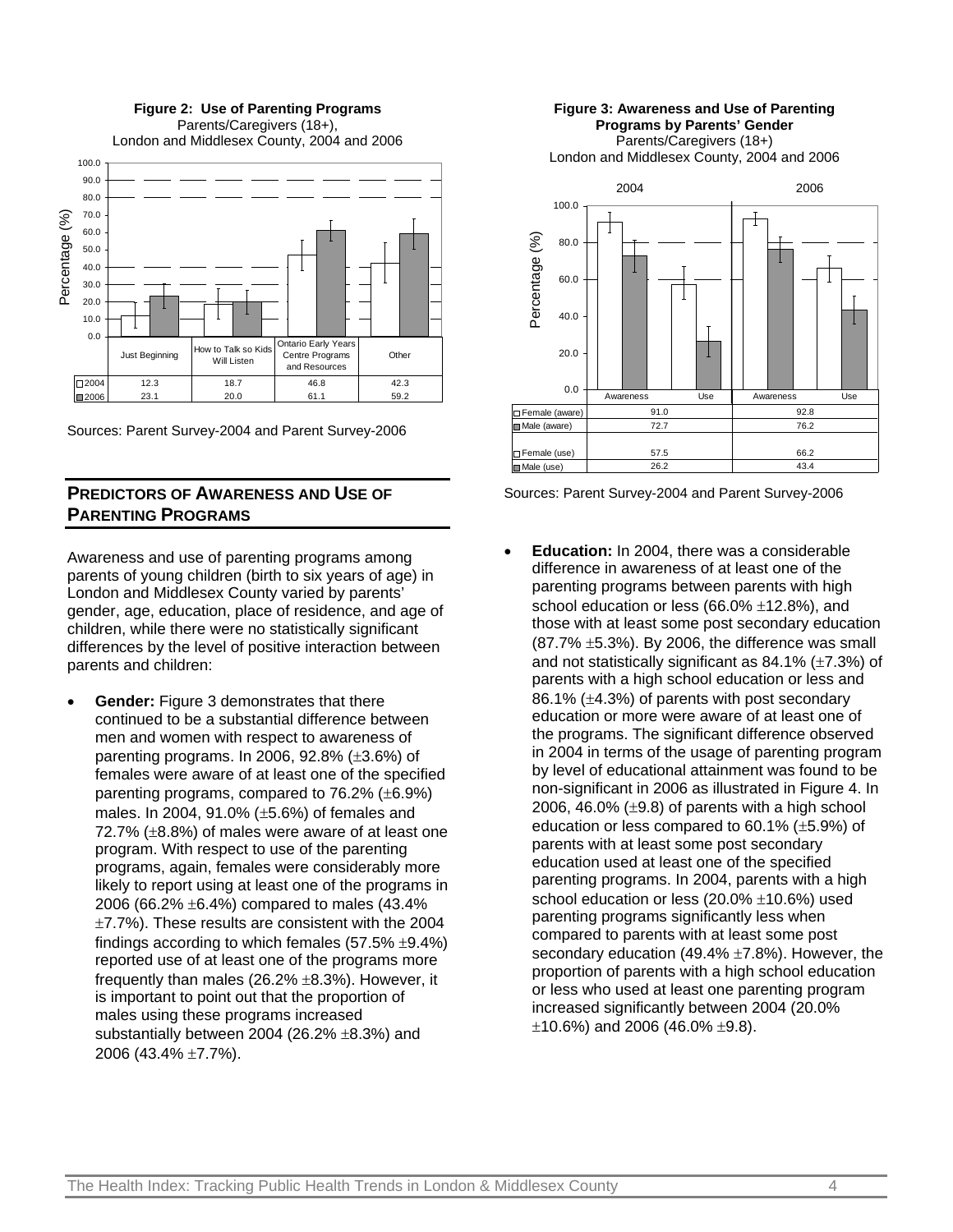



• **Place of Residence:** Figure 5 illustrates that there were no significant differences between parents of Middlesex County and the City of London with respect to awareness of at least one of the specified parenting programs both in 2006 (87.5%  $\pm$ 7.6% for Middlesex vs. 86.0%  $\pm$ 4.2% for London) and in 2004 (82.2%  $\pm$ 11.2% for Middlesex vs. 82.8% ±6.0% for London). By 2006, the use of parenting programs by parents living in the City of London increased substantially, thereby creating a gap between users in Middlesex County (43.4% ±11.1%) and those in the City of London (61.3% ±5.7%). Finally, in 2006, there were no significant differences in the awareness and use of parenting programs across four geographic areas within the City of London: East (awareness: 86.2% ±7.6%; use: 54.7% ±10.0%), South (awareness: 85.7% ±9.2%; use: 57.6% ±12.6%), West (awareness: 82.9% ±8.1%; use: 59.6% ±10.2%), and Central (awareness: 88.7% ±8.5%; use: 65.0% ±12.1%).





Sources: Parent Survey-2004 and Parent Survey-2006

- **Age of Children:** In 2006, there were no statistically significant differences in levels of awareness of at least one of the specified parenting programs between parents with children ages 1-3 (81.8%  $\pm$  6.6%), ages 4-11 (87.0% ±5.1%), and with children aged less than one year (92.5% ±8.2%). In 2006, there were also no statistically significant differences in the program usage among parents of children of different age groups: ages of 1-3 (58.6%  $\pm$  8.2%), ages 4-11  $(52.2\% \pm 7.2\%)$ , or with children aged less than one year (66.7% ±13.8%). These finding are consistent with the results reported for the 2004 data. When examining each age group individually across time, there was a significant increase in the proportion of parents with children 4-11 years of age who indicated that they used at least one parenting program (34.1% ±10.1% in 2004 vs. 52.2% ±7.2% in 2006).
- **Age of Parent/Caregiver:** In 2006, there were no statistically significant differences among parents aged 18-34 (86.1%  $\pm$ 5.2%) and parents aged 35-54 (85.3% ±5.4%) with respect to awareness of the parenting programs or use of parenting programs (59.1% ±7.1% for parents aged 18-34 vs. 55.1%  $\pm$ 7.3% for parents aged 35-54). These findings are consistent with the results reported for the 2004 data. When investigating each age group individually across time, there was a significant increase in the proportion of parents aged 18-34 who indicated that they had used at least one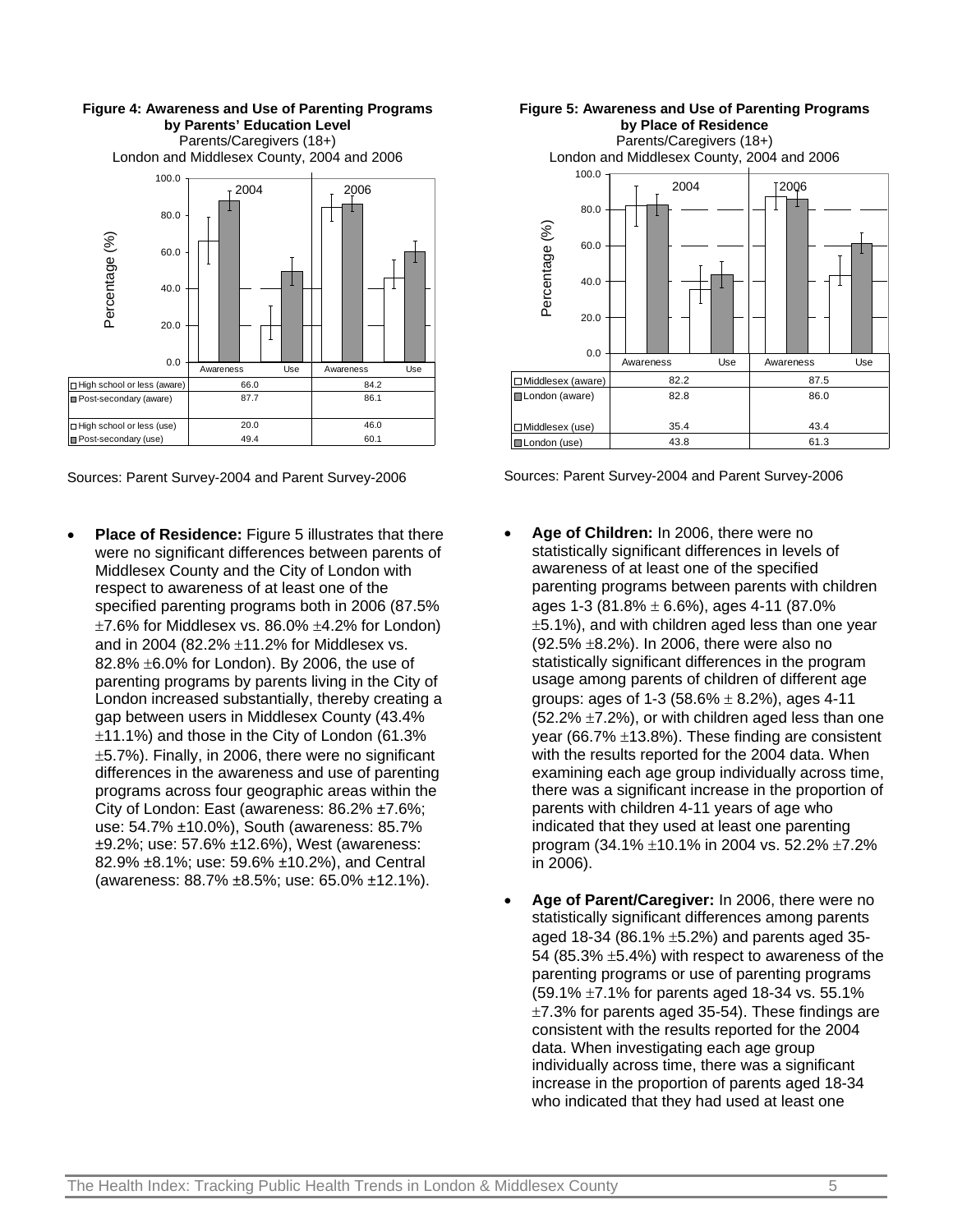parenting program (35.5%  $\pm$ 9.7 in 2004 vs. 59.1% ±7.1% in 2006).

- **Household Income:** In 2006, there were no statistically significant differences in awareness or use of parenting programs based on annual household income. These findings are consistent with the results reported for the 2004 data. When investigating each income group individually across time, there was a significant increase in the proportion of parents with the highest level of income who indicated that they had used at least one parenting program  $(40.0\% \pm 11.5)$  in 2004 vs. 64.7% ±8.7% in 2006).
- **Positive Parenting Interaction:** There were no statistically significant relationships between awareness and use of parenting programs and the level of positive interaction between parents and children. In 2006, parents who were aware of parenting programs scored the same on the positive parenting interaction scale (17.2  $\pm$ 0.3) as parents who were not aware of parenting programs  $(17.6 \pm 0.7)$ . Similarly, parents who used these programs reported the same level of interaction with their children (17.3  $\pm$ 0.4) as parents who did not use those programs  $(17.1 \pm 0.4)$ . These finding are consistent with the results reported for the 2004 data.

## **SOURCES OF INFORMATION ON PARENTING PROGRAMS AND PARENTING INFORMATION**

Parents who had stated that they were aware of specific parenting programs available in London and Middlesex were asked in an open-ended manner (i.e. not prompted) to indicate the source from which they found out about the parenting programs. In 2006, as in 2004, "Family or friends" was cited as the most popular source of information (38.0% ±5.6% in 2006 vs. 33.1%  $\pm$ 7.2% in 2004) (see Figure 6). In 2006, the next four most frequently cited sources of information about parenting programs were flyers or pamphlets (24.3%  $\pm$ 4.9%), health care providers (18.8%  $\pm$ 4.5%), newspapers/magazines (9.9% ±3.4%), and the health unit (9.60%  $\pm 3.4$ %). Also, 41.1% ( $\pm 5.6$ %) of parents in 2006 indicated "other" sources of information from which they found out about the specific parenting programs. Examples of these "other" sources include: prenatal classes, hospitals, malls, work, parenting programs, word of mouth, information sent by mail, prenatal health fairs, Childreach, Children's Aid Society, and Merry Mount Children's Centre.

**Figure 6: Sources of Information on Specific Parenting Programs** Parents/Caregivers (18+) London and Middlesex County, 2004 and 2006



Sources: Parent Survey-2004 and Parent Survey-2006

Further questioning asked parents to specify sources of information about parenting questions or concerns that they use other than their family and friends. Parents were able to indicate more than one response. Figure 7 illustrates the top sources of information identified by respondents in 2006 and 2004. It is important to note that in 2006 significantly more parents reported websites as a source of information (46.6% ±5.1%) than in 2004 (32.1% ±6.3%).



Sources: Parent Survey-2004 and Parent Survey-2006

The Parent Survey-2006 asked parents which source of information they would be most likely to use based on a list of resources including: the Middlesex-London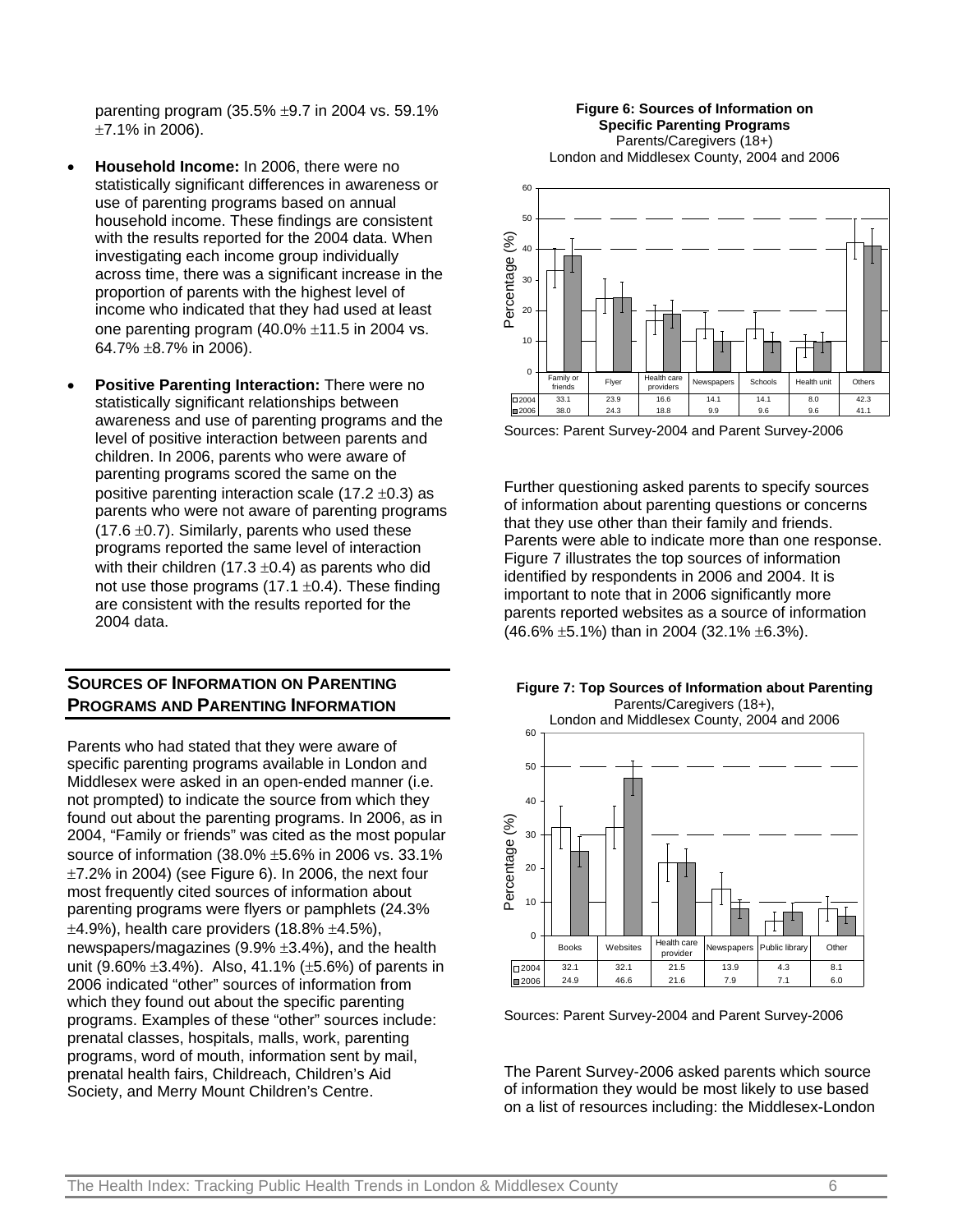Health Unit, magazines, schools, telephone information lines, websites and the OEYC. Figure 8 illustrates the responses provided by parents in 2006 and 2004 regarding the source they would most likely use to get information on parenting. In 2006,  $42.5\%$  ( $\pm 5.1\%$ ) would be most likely to use websites, followed by magazines and newsletters  $(21.6\% \pm 4.2\%)$ , and then the local health unit (15.3%  $\pm$ 3.7%). There were no statistically significant changes between 2004 and 2006.



Sources: Parent Survey-2004 and Parent Survey-2006

#### **SUMMARY AND IMPLICATIONS**

The results of this Health Index reveal that in 2006, most parents (85.6%  $\pm$ 3.7%) of children birth to six years of age were aware of at least one of six specific parenting programs offered within the City of London and Middlesex County. There was not a significant difference in awareness level of at least one parenting program compared to the findings in 2004. However, there was a significantly higher number of parents reporting that they had used at least one parenting program between 2006 (56.4% ±5.1%) and 2004  $(41.8\% \pm 6.6\%)$ . This is a promising finding that over half of parents with children birth to six years of age are using at least one parenting program and that the usage of parenting programs is rising.

The OEYCs are the most recognized parenting program among parents with children birth to six years of age. Of key importance is the finding that there was a significant increase in the number of parents who were aware of the OEYC between 2004 and 2006. This is a promising finding considering the wide range

of program opportunities that the centres offer including a broad range of drop-in play groups, registered play-based learning opportunities, and parenting workshops for parents and their children birth to six years old.

The finding that parents are significantly less aware of other parenting programs compared to the OEYCs is expected because of a number of factors, including the specific focus of the other programs, the time-limited nature of other programs, and the presence of numerous OEYC locations. While many OEYCs offer programs at several different sites within the community (i.e. schools, churches, and community centres), the OEYCs are agencies, rather than programs, and they have physical buildings that house many OEYC programs in partnership with many other community agencies. In fact, "Just Beginning" is a program specifically for first-time moms and infants (birth to 6 months) and is offered in partnership with the MLHU and is offered at various locations, such as libraries, and certain OEYCs. Similarly, other programs that were asked about on the Parent Survey have a specific intended audience and have a specific number of program sessions. For example, "Becoming a Family" is 2-hour prenatal class for expectant parents, and "Active Parenting Now" is a 5 week, video-based workshop that helps parents learn more about their child's behaviour and provides information on how to effectively communicate and apply appropriate discipline strategies. In addition, the finding that awareness levels of programs other than OEYCs did not change over the two-year time period suggests that efforts may be needed to increase awareness levels among parents. However, awareness levels may not have increased because many of these programs are developmentally-based, and parents may not seek out the information until they require specific parenting information to meet the age-specific needs of their child. Furthermore, in some cases, agencies may no longer be offering the program in 2006. For example, "How to Talk so Kids Will Listen" was not offered at MLHU in 2005 and 2006, but continues to be offered at Childreach.

Between 2004 and 2006, there continued to be significant gender differences in both awareness and use of at least one parenting program, with considerably more females than males reporting that they were aware of and used at least one parenting program. Of key importance is the finding that a significantly higher proportion of males are using the specified parenting programs in 2006 (43.4% ±7.7%) compared to 2004 (26.2%  $\pm$ 8.3%). This is an encouraging finding that may be attributed to the existence of programs tailored specifically for male parents. According to discussions with members of the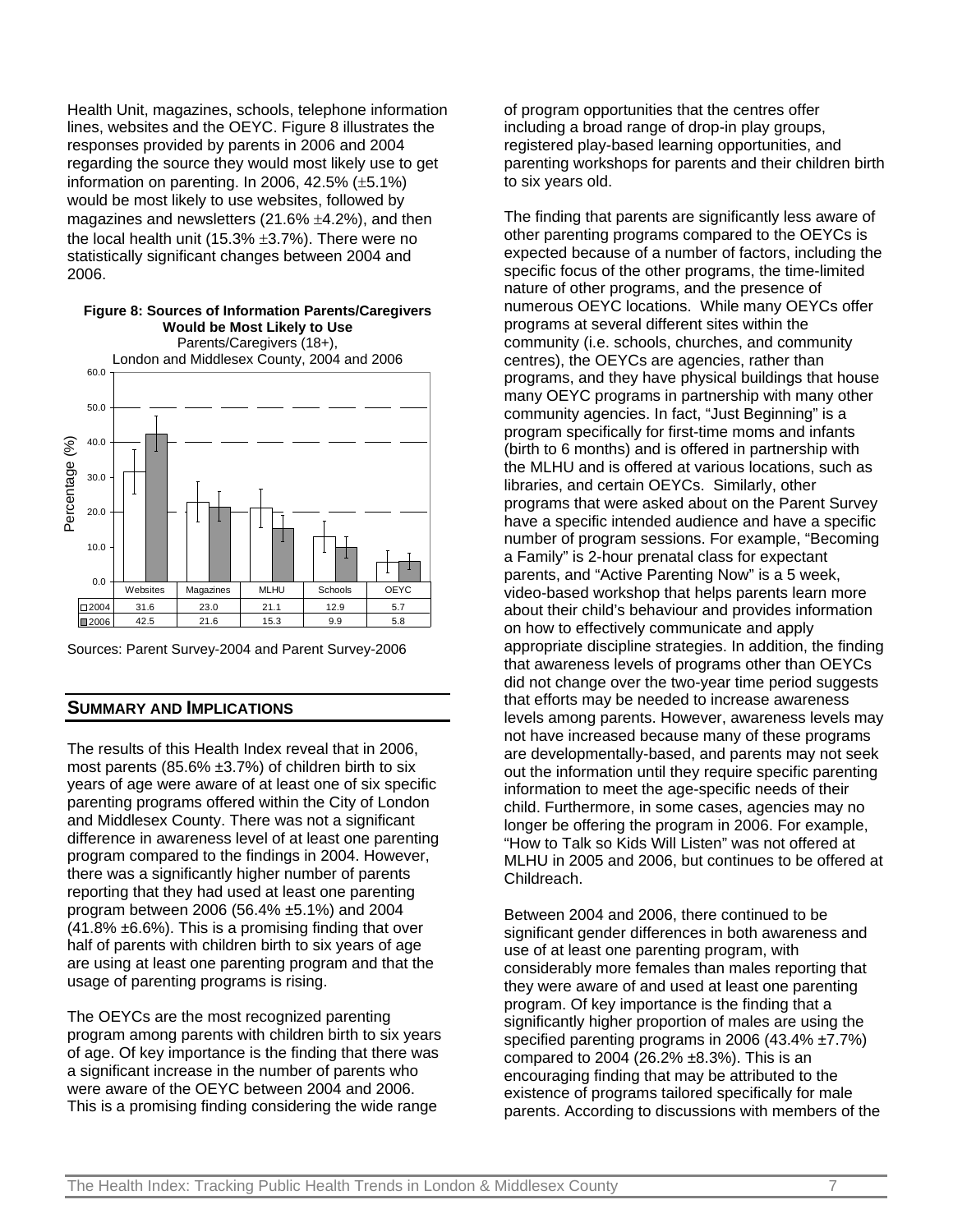PPCAG, agencies are offering programs specifically for young children and significant men in their lives (e.g. fathers, grandfathers, uncle, big brother, etc.), such as the OEYC programs "Day with Dad" and "Men Can Play Too!". In addition, new initiatives, such as the organization, "Forest City Involved Fathers" that was developed in the spring of 2005, play a role in promoting awareness of the importance of fathers in healthy child development. The longer such programs and initiatives exist, the greater likelihood that involvement of male parents will continue to rise. Discussions with members of the PPCAG also suggest that the increase in male parents attending parenting programs may also be attributed to an increased number of two parent families who are attending programs together. Furthermore, with the option of parental leave, more male caregivers may be more available to attend parenting programs than in previous years. Together these findings may also be reflective of a shift in social norms and attitudes about male parents attending parenting programs. Nevertheless, it remains a significant ongoing challenge to reduce the gender gap in awareness and use of parenting programs.

It is important to note that there was no longer a difference observed for parents awareness level of at least one of the parenting programs among parents with a high school education or less and those with at least some post secondary education. This is a promising finding that parents with lower education levels are equally aware of parenting programs compared to parents with higher education levels. However, the significant difference among parents with different education levels and their use of at least one program continued between 2004 and 2006. This finding suggests that ongoing work is needed to encourage the use of parenting programs among parents who have less education in order to reduce the gap between those who have lower education levels and those who have higher education levels. Yet, it is an encouraging finding that significantly more parents with a high school education or less had used at least one of the specified parenting programs between 2004 and 2006.

The findings also demonstrate that awareness of at least one parenting program did not significantly differ among parents living in the City of London and Middlesex County. However, in 2006 there was a significant difference observed for use of at least one parenting program. Parents living in the City of London were more likely to report use of at least one of the specific parenting programs when compared to those living in Middlesex County. Moreover, a significantly higher proportion of parents living in the City of London in 2006 indicated that they had used at least one

program compared to the 2004 data. It is an encouraging finding for parents and children living within in the city that usage of parenting programs continues to rise, but these findings also speak to the challenge of encouraging use of parenting programs among parents in the rural areas. First of all, it is difficult to disseminate information about parenting programs and resources in the rural areas, and secondly, the geographic distances and transportation issues present additional challenges.

In 2006, it is positive to note that there were no significant differences among parents with respect to awareness and use of parenting programs based on the age of their children, age of the parent/caregiver, and household income. These findings were consistent with the results reported in the 2004 data. However, when investigating differences across time, there are some noteworthy findings to discuss. A higher proportion of parents with children aged 4 to 11 reported use of at least one parenting program in 2006 compared to 2004. Similarly, a higher proportion of parents aged 18-34 years of age reported use of at least one parenting program in 2006 compared to 2004. These findings suggest that parents of older children (4-11 years of age) and younger parents (18- 34 years of age) used programs more frequently across time.

There is a consistent finding across time to suggest that positive parenting skills are not directly associated with awareness levels of programs and use of those programs within Middlesex-London. Parents' average scores on the positive parenting interaction scale did not differ depending upon parents' awareness level of the specific parenting programs and use of those programs. It is hoped that parents who use parenting programs would have increased levels of positive parenting interactions with their children, but this finding has not been found in the neither 2004 nor 2006.

In 2006 and 2004, approximately one-third of parents indicated that their friends and family had told them about the specific parenting programs. Flyers were also mentioned by approximately a quarter of parents in both 2004 and 2006. Other sources of information less frequently mentioned included health care providers, newspapers/magazines and the health unit. While word of mouth remains the most effective way to increase awareness of parenting programs, print resources such as flyers, and newspapers/magazines remain important sources as well.

When parents were asked where they look for information to answer their parenting questions or parenting concerns other than family and friends,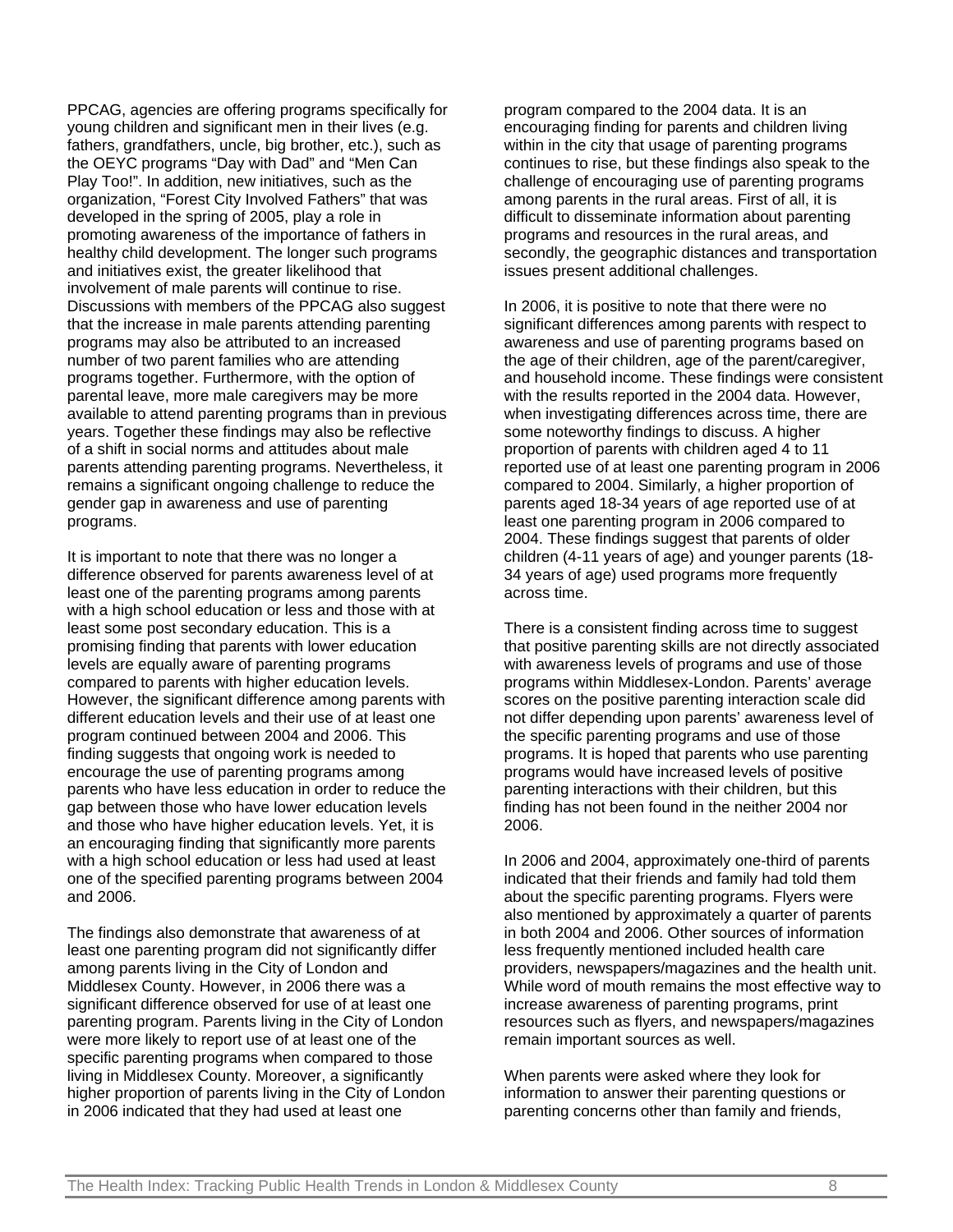parents mentioned websites more frequently than any other source. In 2004, almost one-third of parents reported that they looked for information on websites compared to almost half of parents in 2006. Accessing parenting information on-line has significantly grown over the last several years, and may continue to be the most preferred method for parents. However, approximately one in five parents also consistently indicated over time that they would use magazines and MLHU to find parenting information. Surprisingly, OEYCs were cited less frequently than many other types of sources, even though OEYCs are the most frequently used parenting program mentioned by parents.

In order to raise parents' awareness levels of parenting programs, and to continue increasing the use of parenting programs within Middlesex-London, increased efforts to disseminate information based on parents' preferred choice is warranted. Furthermore, ongoing ways to monitor parents' levels and use of parenting programs on the population level is needed to ensure that service providers have an enhanced understanding of changing needs in order to influence program planning and decision-making.

### **METHODS**

Results for 2006 reported in this Health Index are based on the Parent Survey-2006, which was conducted from April 6, 2006 to July 4, 2006. Results for 2004 are based on the Parent Survey-2004. The purpose of the Parent Survey is to monitor public awareness, knowledge and practice of a range of issues, including parenting. The data were collected for MLHU by the Institute of Social Research, York University, in a series of "waves" which included monthly telephone surveys of adults aged 18 years and older. The Parent Survey employs a random selection of all households with telephones in the City of London and Middlesex County. Only respondents who indicated that they take care of a child aged six years and younger were selected. Parents are defined as parents to the child, step-parents, guardians, grandparents, or siblings who are responsible for raising the child. Analysis of data on the awareness and use of parenting programs was limited to parents who provided valid responses to the survey questions. For the Parent Survey-2006 a final sample of 365 was used in the analysis. The final sample from the Parent Survey-2004 was 209.

Results in this Health Index are analyzed according to the standards described in the RRFSS Manual of Operations. All proportions and means (averages) are

reported with 95% confidence intervals. Differences reported are considered statistically significant unless stated otherwise. Bar charts with error bars are included to illustrate 95% confidence intervals. No household weights were applied. Results were subject to suppression if any one of the following conditions existed: denominator of a rate was less than 30, numerator was less than five or if the co-efficient of variation was greater than 33.3. The results for 2004 reported in this Health Index differ slightly from those reported in the previous Health Index on program awareness and usage. These differences are due to minor inconsistencies in adjustments for missing data.

#### **Description of Parenting Programs**

The following includes a description of the six specific parenting programs that were included in the Parent Survey-2004 and Parent Survey-2006. These descriptions are based on information included in the Parenting Programs Inventory<sup>10</sup> developed in 2006 by the Promoting Parenting Capacity Action Group (PPCAG).

- **Nobody's Perfect –** This program "provides parent education and interactive play groups, as well as early intervention, developmental assessments, referrals and supports". This program involves topics such as "why children act the way they do, how to keep children healthy, and parent and child self-esteem". This program is offered at various locations depending upon the specific need (e.g. heartspace, MLHU, etc.)
- **Just Beginning –** This program is for first-time moms and infants (birth to 6 months) in which they share the experiences of being a new mother and discuss relevant topics such as "feeding, safety, community resources, growth and development, play and learning in a relaxed and supportive setting". The program is offered by MLHU and OEYCs, and are available at community sites including libraries.
- **Active Parenting Now –** This program is "a 5 week, video-based workshop that helps parents learn how to encourage their children, understand their child's behaviour, communicate effectively and provide appropriate discipline". This program is offered by Middlesex-London Health Unit.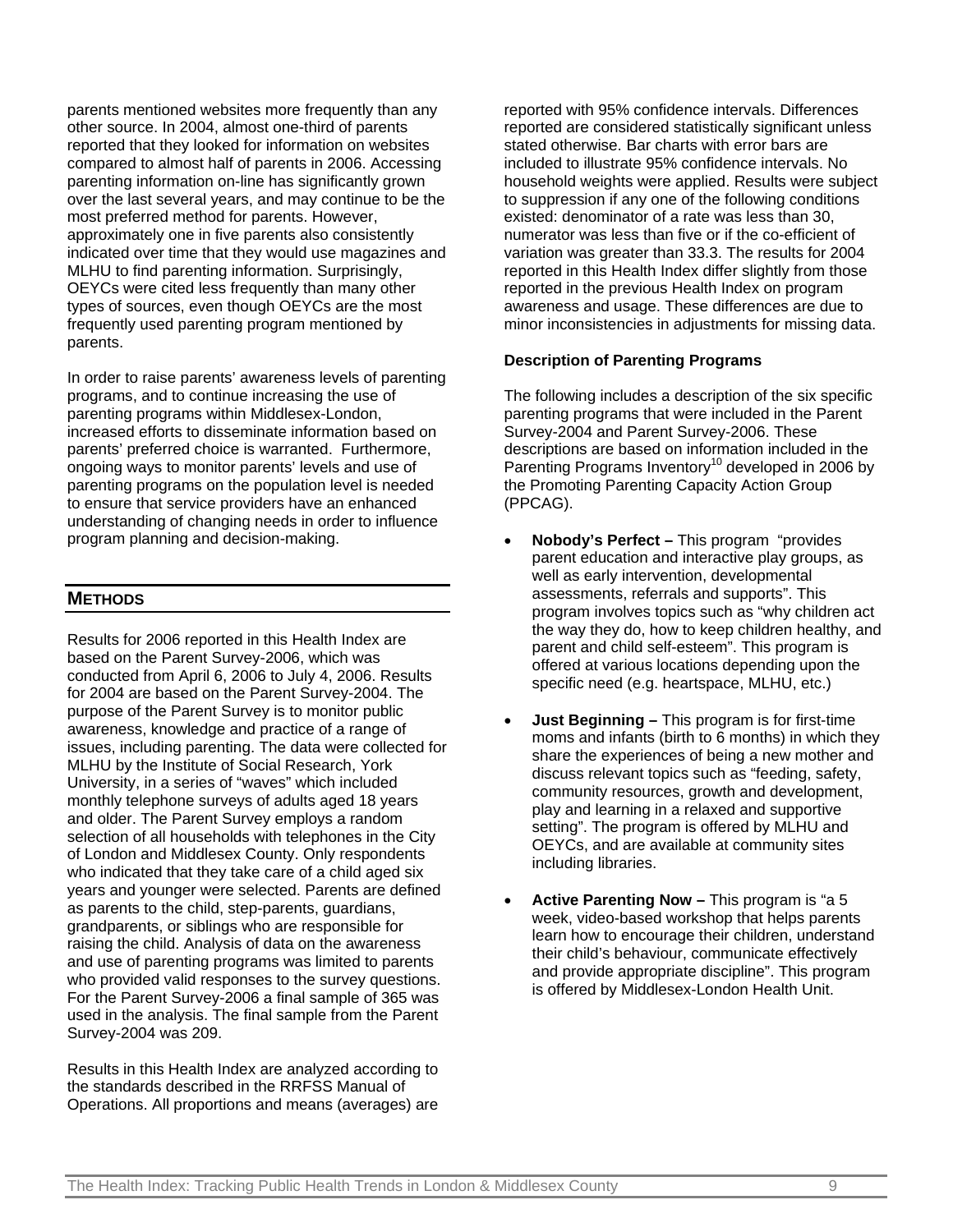- **Becoming a Family** This 2-hour program is for prenatal couples and provides opportunities to discuss strategies and ideas to cope with the first few months after their baby is born. The program is provided by Middlesex-London Health Unit and is offered at various locations depending upon need.
- **How to Talk so Kids Will Listen** This structured 6-week program is video-based and combines role playing and group discussion with dramatization in order to introduce principles that can help families achieve harmony. Topics include such areas as "helping children deal with their feelings", "alternatives to punishment", and "praise".
- **Ontario Early Years Centre (OEYC)** These centres offer both drop-in play groups and registered play-based learning opportunities for parents/caregivers and their children birth to six years old. Play groups are intended to enhance early learning and support family interaction. Programs also include parenting workshops on child development, safety, behaviour and nutrition. Each program is unique depending on its location. Programs are located throughout the City of London and Middlesex County in several different sites including schools, churches and community centres.

The following predictors of awareness and use of parenting programs were employed in this Heath Index:

- Age of Children: (1) 'Children under the age of 1'; (2) '1 to 3 years of age'; and (3) '4 to 11 years of age'.
- Parent's age: (1) 'Younger parents' respondents aged of 18 and older and less than 35; and (2) 'Older parents' - respondents aged of 35 and older.
- Parent's gender: (1) 'Male' and (2) 'Female.'
- Parent's educational attainment: (1) 'High school or less' and (2) 'Post secondary or more'.
- Household income: (1) 'Low income' household income of \$39,999 or less; (2) "Mid-income" household income from \$40,000 to \$79,999; and (3) 'High income' - household income \$80,000 and above. Parents who did not provide a response to this question were classified into a separate category: (4) 'Missing.'
- Geography: (1) 'City of London' and (2) 'County of Middlesex.' The City of London was further divided into four geographic areas: (1) 'East'; (2) 'South'; (3) 'West'; and (4) 'Central'.
- Positive parenting interaction: It is measured on a scale from 0 to 20. Positive parenting is defined as interactions between parents and children including providing praise, talking or playing, laughing together, playing games and doing special activities.

## **REFERENCES:**

- 1. Health Canada. (1999). *Healthy development of children and youth: the role of the determinants of health*. Ottawa: Her Majesty the Queen in Right of Canada, represented by the Minister of Health Canada.
- 2. Canadian Council on Social Development. (2006*). The Progress of Canada's Children and Youth, 2006*. Canadian Council on Social Development.
- 3. McCain, M.N. and Mustard. J.F. (1999). *Reversing the Real Brain Drain: Early Years Study.* Accessed: October 25, 2006. Retrieved October 25, 2006 from: http://www.children.gov.on.ca/CS/en/programs/BestStart/Publications/EarlyYearsStudy.htm
- 4. Thomas, H., Camiletti, Y., Cava, M., Feldman, L., Underwood, J. & Wade, K. (1999). *Effectiveness of Parenting Groups With Professional Involvement in Improving Parent and Child Outcomes*. Ontario Public Health Research, Education & Development Program.
- 5. Barlow, J., Coren, E., & Stewart-Brown, SSB. (2006). Parent-training programmes for improving maternal psychosocial health (Review). *The Cochrane Library*, Issue 3
- 6. Russell, C.C. (2003*). Parent Education: What is Required to Build the Skills Parents Need to Raise Healthy Children?* Available on-line at http://www.investinkids.ca/ContentPage.aspx?name=pro\_what\_is\_required. Accessed November 1, 2006.